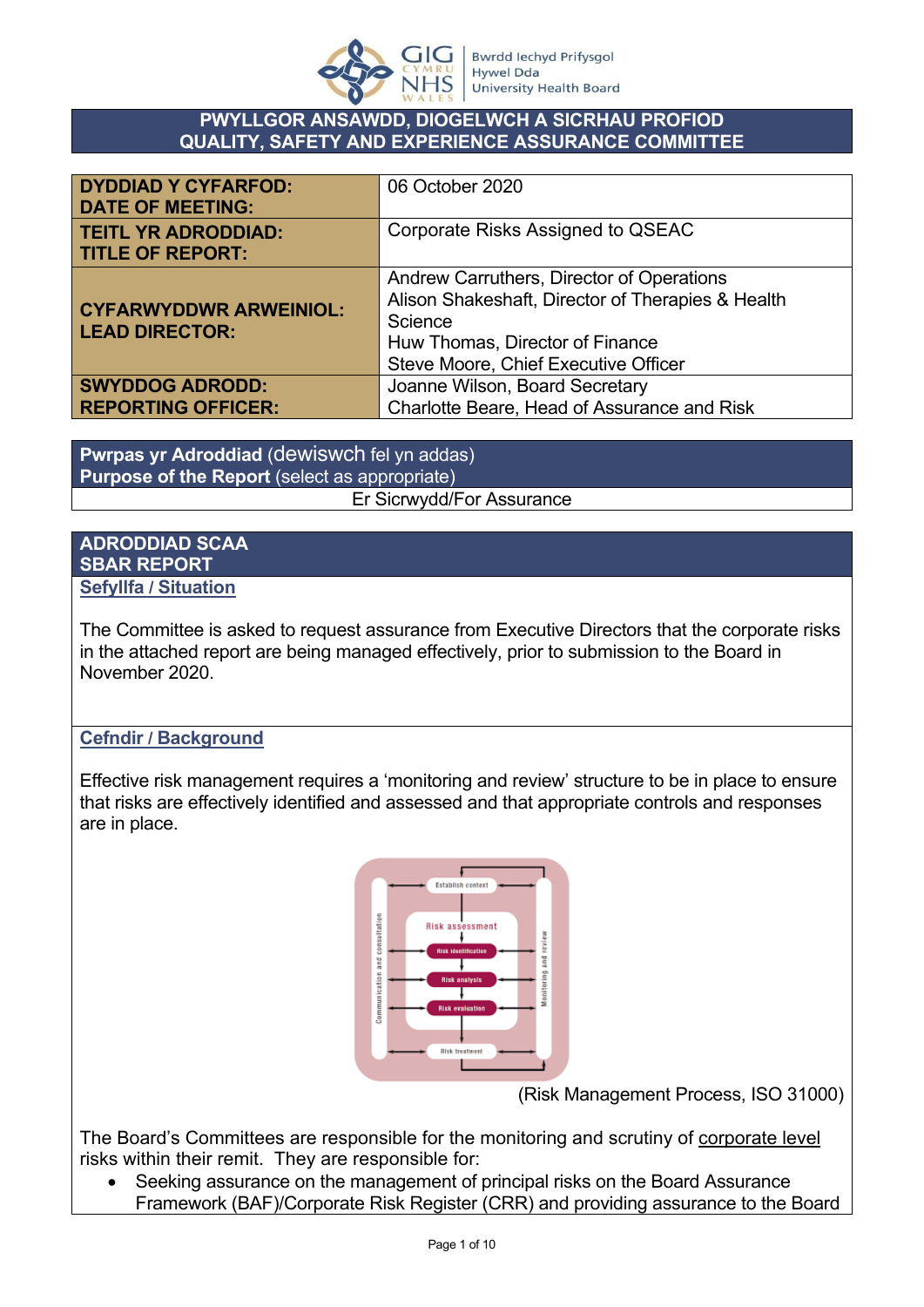that risks are being managed effectively and report areas of significant concern, for example, where risk appetite is exceeded, lack of action, etc.

- Reviewing principal and operational risks over tolerance and where appropriate recommend the 'acceptance' of risks that cannot be brought within HDdUHB's risk appetite/tolerance to the Board.
- Provide annual reports to Audit & Risk Assurance Committee (ARAC) on the effectiveness of the risk management process and management of risks within its remit.
- Identity through discussions any new/emerging risks & ensure these are assessed by management.
- Signpost any risks outside of its remit to the appropriate UHB Committee.
- Use risk registers to inform meeting agendas.

These risks have been identified by individual Directors via a top down and bottom up approach and are either:

- Associated with the delivery of the Health Board objectives; or
- Significant operational risks escalated that are of significant concern and need corporate oversight and management.

Each risk on the CRR has been mapped to a Board level Committee to ensure that risks on the CRR are being managed appropriately, taking into account the gaps, planned actions and agreed tolerances, and to provide assurance to the Board through their update report on the management of these risks.

The Board has delegated a proportion of its role of scrutiny of assurances to its Committees to make the most appropriate and efficient use of expertise. Therefore, Committees should also ensure that assurance reports relevant to the principal risks are received and scrutinised, and an assessment made as to the level of assurance it provides, taking into account the validity and reliability i.e. source, timeliness, methodology behind its generation and its compatibility with other assurances. This will enable the Board to place greater reliance on assurances, if they are confident that they have been robustly scrutinised by one of its Committees; and provide them with greater confidence about the likely achievement of strategic objectives, as well as providing a sound basis for decision-making. It is the role of Committees to challenge where assurances in respect of any component are missing or inadequate. Any gaps should be escalated to the Board.

The process for risk reporting and monitoring within the UHB is outlined at Appendix 1.

## **Asesiad / Assessment**

The QSEAC Terms of Reference reflect the Committee's role in providing assurance to the Board that principal risks are being managed effectively by the risk owners (Executive Leads).

The Terms of Reference state that:

5.2 Seek assurance on the management of principal risks within the Board Assurance Framework (BAF) and Corporate Risk Register (CRR) allocated to the Committee and provide assurance to the Board that risks are being managed effectively and report any areas of significant concern e.g. where risk tolerance is exceeded, lack of timely action.

There are 13 risks currently aligned to QSEAC (out of the 30 that are currently on the CRR) as the potential impacts of the risks relate to the safety of patients, quality of services and patient outcomes. A summary of corporate risks can be found at Appendix 2.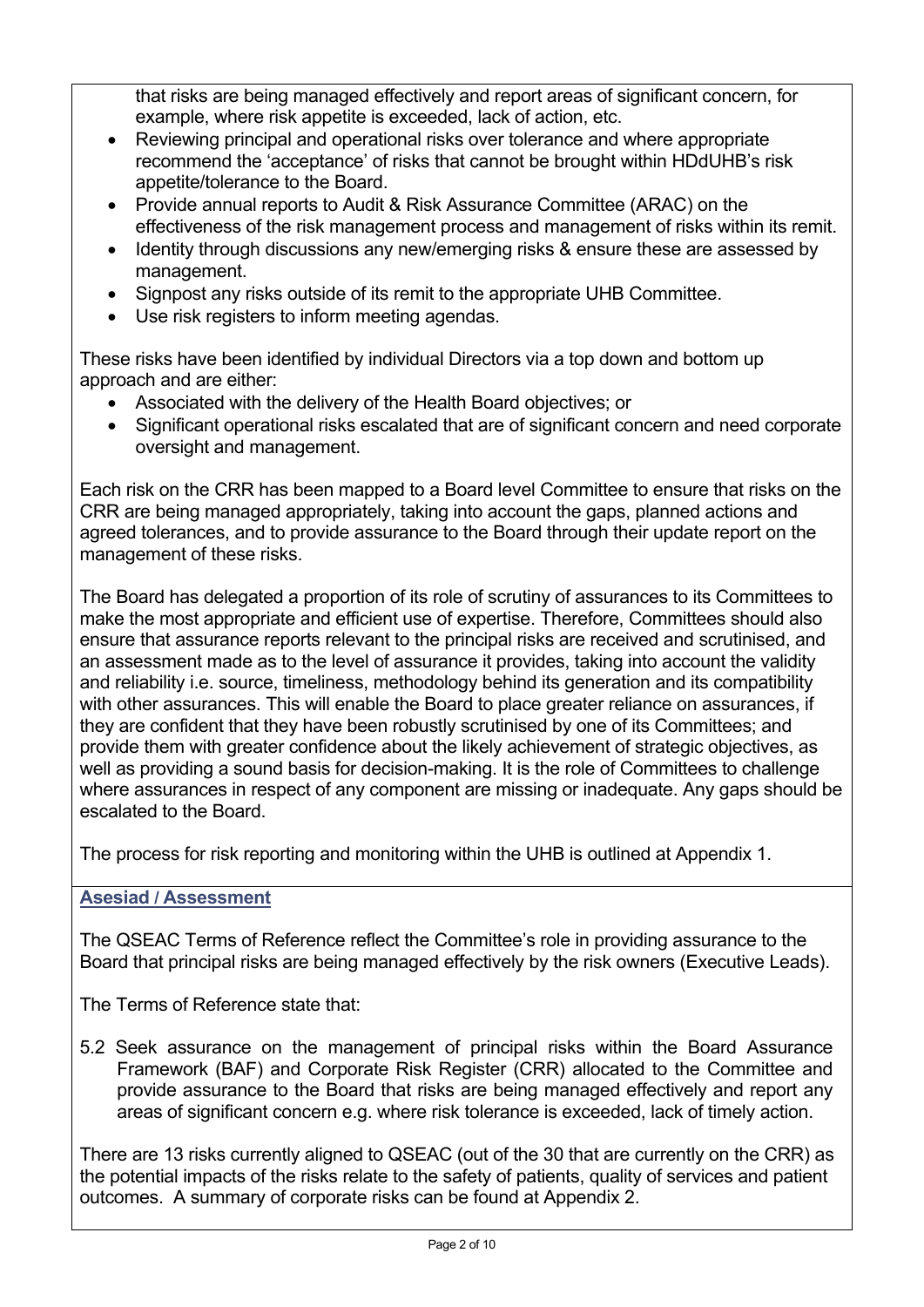Each of these risks have been entered onto a 'risk on a page' template which includes information relating to the strategic objective, controls, assurances, performance indicators and action plans to address any gaps in controls and assurances. These can be found at Appendix 3.

On 25<sup>th</sup> September 2020, the Board approved its refreshed strategic objectives which set out the long term aims of the organisation, along with specific and measurable planning objectives for delivery over the next 3 years. Following approval, principal risks to the achievement of these objectives will need to be identified which may result in changes to the risks that are aligned to Board level Committees.

Changes since the previous report to QSEAC (July 2020):

The Committee is asked to seek assurance from risk owners (Executive Directors) that each risk is being managed effectively and will be brought within the UHB tolerance.

Below is a summary of changes since the previous report to QSEAC:

| Total number of risks                 | $13*$ |            |
|---------------------------------------|-------|------------|
| New / escalated risks                 |       |            |
| De-escalated/Closed risks             |       |            |
| Increase in risk score 个              | 2     | See note 1 |
| Reduction in risk score $\downarrow$  |       | See note 1 |
| No change in risk score $\rightarrow$ | 11    | See note 2 |

\* *Following discussion at the People, Planning and Performance Assurance Committee (PPPAC) on 27/08/2020, risk 291 has been realigned to QSEAC as the impact of the risk is primarily related to poorer patient outcomes.*

## *Note 1 - Increase/Decrease in Current Risk Score*

Since the previous report to QSEAC in July 2020, there have been the following changes to current risk scores.

| <b>Risk Reference &amp; Title</b>                                                                                                                           | <b>Previous</b><br><b>Risk</b><br><b>Score</b><br>(Jul-20) | <b>Risk</b><br><b>Score</b><br><b>Oct-20</b> | Date of<br>review | <b>Update</b>                                                                                                                                                                                                                                                                                                                                                                                                                                                                                                                   |
|-------------------------------------------------------------------------------------------------------------------------------------------------------------|------------------------------------------------------------|----------------------------------------------|-------------------|---------------------------------------------------------------------------------------------------------------------------------------------------------------------------------------------------------------------------------------------------------------------------------------------------------------------------------------------------------------------------------------------------------------------------------------------------------------------------------------------------------------------------------|
| Risk 750 - Lack of<br>substantive middle<br>grade doctors affecting<br><b>Emergency Department</b><br>(ED) in Withybush<br><b>General Hospital</b><br>(WGH) | $3x4=12$                                                   | $4x4=16$<br>∧                                | 08/09/20          | This risk increased in July<br>2020 following the departure<br>of 2 locum doctors. The rota<br>remains under constant review<br>and management as the<br>department is fully reliant on<br>temporary staff. There is<br>additional pressure as only 3<br>out of the 4 doctors (3<br>substantive and 1 zero hours)<br>work a full rota including<br>nights. It is anticipated that<br>the completion of the<br>recruitment process of 3<br>middle grade posts will<br>provide some stability to the<br>department, however there |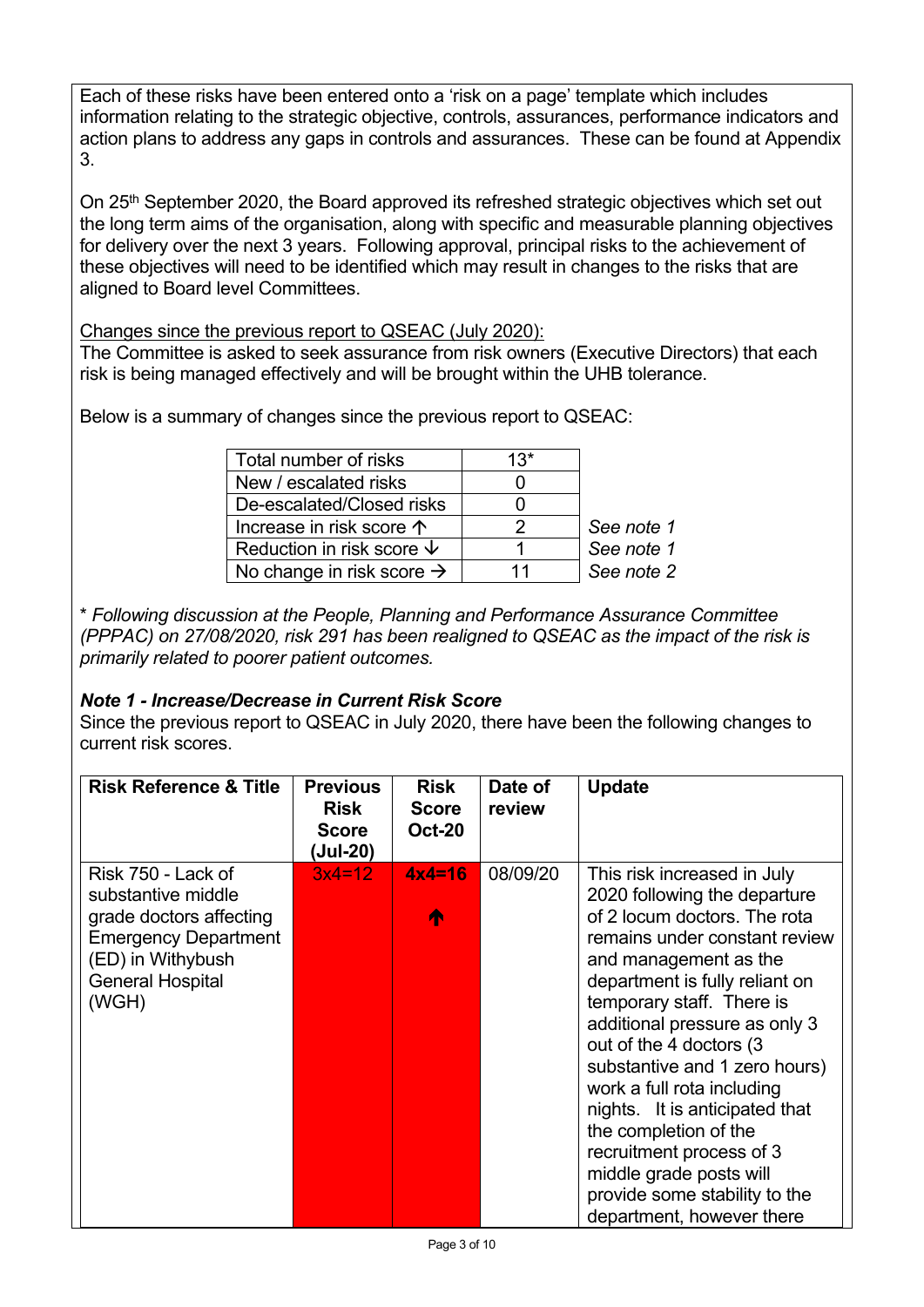|                                                                                                                                                                         |          |               |          | are delays caused by COVID-<br>19 and current travel<br>restrictions. The contingency<br>plan, which is currently under<br>development, will ensure that<br>robust procedures are in place<br>in the event that the middle<br>grade rota cannot be filled.                                                                                                                                                                                                                                                                                                      |
|-------------------------------------------------------------------------------------------------------------------------------------------------------------------------|----------|---------------|----------|-----------------------------------------------------------------------------------------------------------------------------------------------------------------------------------------------------------------------------------------------------------------------------------------------------------------------------------------------------------------------------------------------------------------------------------------------------------------------------------------------------------------------------------------------------------------|
| 733 - Failure to meet its<br>statutory duties under<br><b>Additional Learning</b><br><b>Needs and Education</b><br>Tribunal (ALNET) Act<br>(Wales) 2018 by Sept<br>2020 | $4x4=16$ | $3x4=12$<br>↓ | 16/09/20 | This risk reflects that due to<br>COVID-19, the organisational<br>focus, as well as resources,<br>have moved away from<br>preparing for the<br>implementation of the ALNET<br>Act.                                                                                                                                                                                                                                                                                                                                                                              |
| 635 - No deal Brexit<br>affecting continuity of<br>patient care                                                                                                         | $4x2=8$  | $4x3=12$<br>∧ | 23/09/20 | The UK left the EU on 31<br>January, 2020. Since then the<br>UHB has been responding to<br>the impact of the COVID-19<br>pandemic. The compounding<br>effect of a Brexit no-deal<br>scenario with winter plans,<br>maintaining the COVID-19<br>response and the increasing<br>concern regarding the fragility<br>of the independent social care<br>sector requires the likelihood<br>to remain at 4 however the<br>impact score to be increased<br>to 3 to reflect the additional<br>mitigating actions required at a<br>national, regional and local<br>level. |

# *Note 2 - No change in risk score*

| <b>Risk Reference &amp; Title</b>                                                      | <b>Previous</b><br><b>Risk</b><br><b>Score</b><br>(Jul-20) | <b>Risk</b><br><b>Score</b><br><b>Oct-20</b> | Date of<br><b>Review</b> | <b>Update</b>                                                                                                                                                                                                                                                                                                                                                                                               |
|----------------------------------------------------------------------------------------|------------------------------------------------------------|----------------------------------------------|--------------------------|-------------------------------------------------------------------------------------------------------------------------------------------------------------------------------------------------------------------------------------------------------------------------------------------------------------------------------------------------------------------------------------------------------------|
| Risk 628 - Fragility of<br>therapy provision<br>across acute and<br>community services | $4x4=16$                                                   | $4x4=16$                                     | 16/09/20                 | There are significant gaps in<br>the therapy service provision<br>across acute, community and<br>primary care, the reasons for<br>this are described in the cause<br>section of the risk. Impact to<br>service provision by COVID-<br>19 and rehabilitation<br>requirements will add an<br>additional challenge to<br>workforce models. Across all<br>therapy services, current<br>demand does not align to |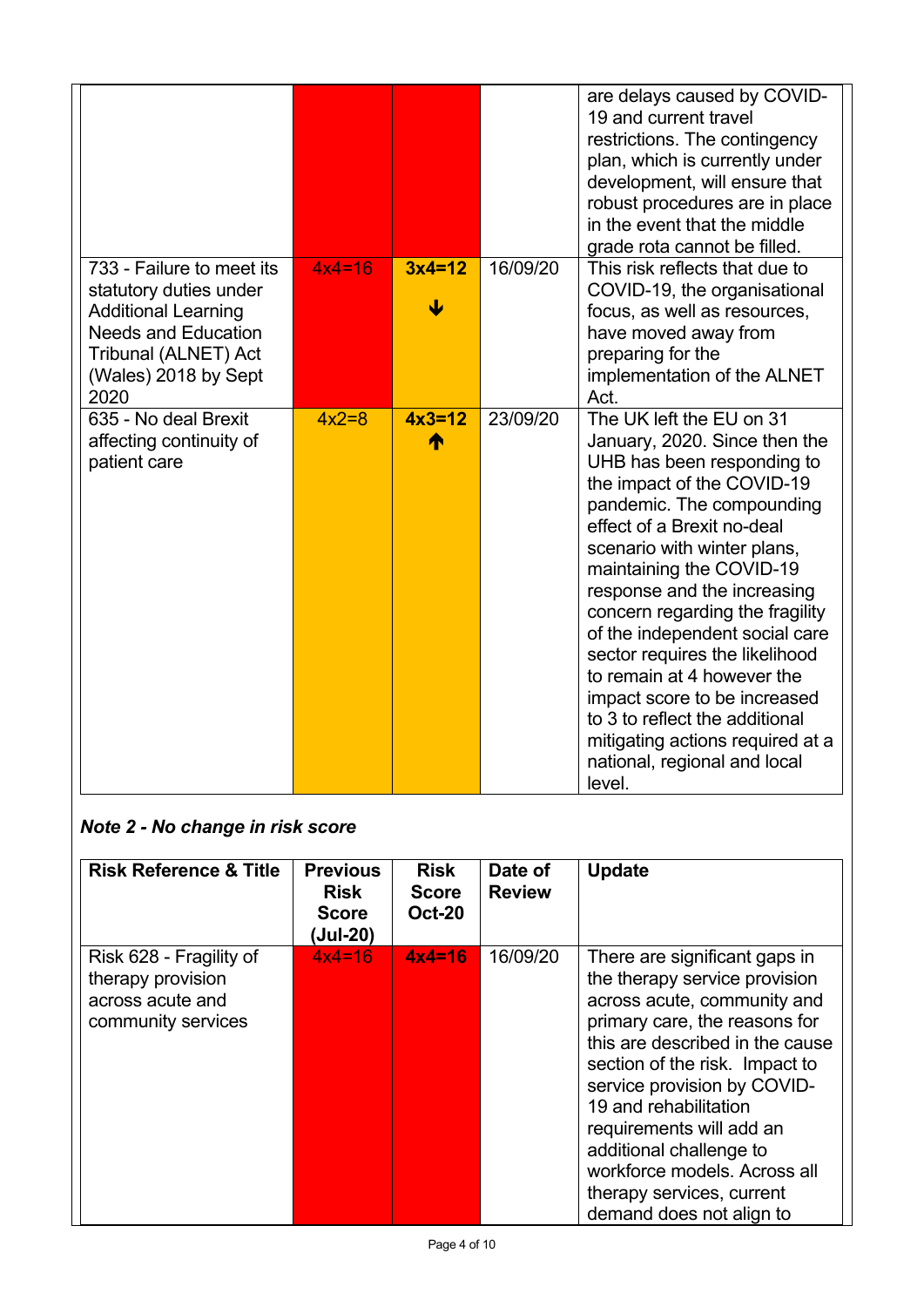|                                                                                                |          |          |          | current capacity and whilst this<br>is being managed as far as<br>possible by the controls in<br>place, it is not sustainable.                                                                                                                                                                                                                                                                                                                                                                                                                                                                                                                                                                                                                                                                                                                                                                                                                                                                                                                                         |
|------------------------------------------------------------------------------------------------|----------|----------|----------|------------------------------------------------------------------------------------------------------------------------------------------------------------------------------------------------------------------------------------------------------------------------------------------------------------------------------------------------------------------------------------------------------------------------------------------------------------------------------------------------------------------------------------------------------------------------------------------------------------------------------------------------------------------------------------------------------------------------------------------------------------------------------------------------------------------------------------------------------------------------------------------------------------------------------------------------------------------------------------------------------------------------------------------------------------------------|
| Risk 684 - Lack of<br>agreed replacement<br>programme for<br>radiology equipment<br>across UHB | $4x4=16$ | $4x4=16$ | 18/09/20 | Whilst activity has decreased<br>due to COVID-19, scanning of<br>COVID-19 patients requires<br>more time than non-COVID<br>patients, which may become<br>an issue as requests for<br>diagnostics for non-COVID-19<br>patients increase as other<br>services resume.<br>Commissioning of agreed<br>equipment has also been<br>delayed as a result of COVID-<br>19 and this remains<br>dependent external factors.                                                                                                                                                                                                                                                                                                                                                                                                                                                                                                                                                                                                                                                       |
| Risk 810 - Poor quality<br>of care within the<br>unscheduled care<br>pathway                   | $3x4=12$ | $3x4=12$ | 01/06/20 | This risk was entered on the<br>CRR prior to COVID-19 and<br>reflected the risk within the<br>unscheduled care system.<br>Whilst the current risk has<br>reduced during COVID-19<br>from 20 to 12, potentially<br>influenced by reduced<br>demand for emergency care at<br>our Emergency Department<br>facilities. Ambulance delays<br>have reduced to their lowest<br>recorded level since July<br>2017. Where delays occur at<br>the present time, these<br>predominantly relate to the<br>challenges of ensuring<br>patients with known /<br>suspected COVID-19<br>symptoms are cared for in the<br>most appropriate environment<br>for their (and other patients')<br>needs. The risk is not<br>completely resolved as<br>pressure on non-COVID-19<br><b>GREEN</b> capacity continues on<br>some sites and the situation<br>remains under review. Work<br>to implement the planned<br>actions continues to ensure<br>the Health Board is prepared<br>for Winter 2020/21 and to help<br>prevent the return of extreme<br>pressures in the post COVID-<br>19 period. |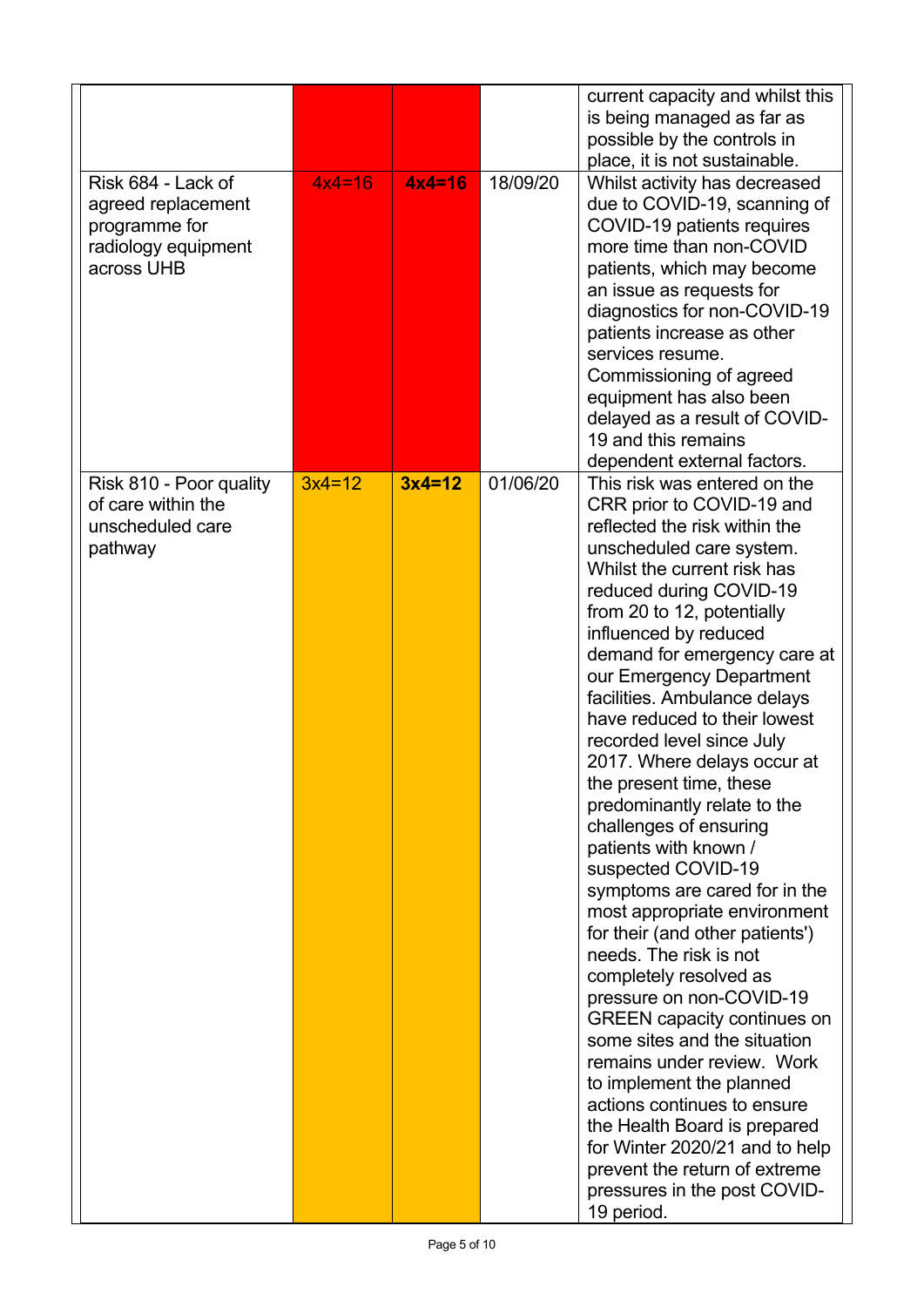| 855 - Risk that UHB's<br>normal business will not<br>be given sufficient focus                                                                     | $3x4=12$ | $3x4=12$ | 11/09/20 | This risk reflects the risk to<br>patients who will be affected<br>by services being scaled back<br>or suspended as part of the<br>response to COVID-19. The<br>quarterly planning process<br>now established and<br>expansion/restarting of non-<br>COVID services is being<br>implemented. Risks to<br>delivery of the Quarter 2 were<br>identified and are being<br>overseen by Silver and<br>PPPAC.                                                                                                       |
|----------------------------------------------------------------------------------------------------------------------------------------------------|----------|----------|----------|---------------------------------------------------------------------------------------------------------------------------------------------------------------------------------------------------------------------------------------------------------------------------------------------------------------------------------------------------------------------------------------------------------------------------------------------------------------------------------------------------------------|
| Risk 91 - Insufficient<br>number of Consultant<br>Cellular Pathologists to<br>meet 14 day timescale<br>set out in the new<br>Single Cancer Pathway | $3x4=12$ | $3x4=12$ | 15/09/20 | There is a national recruitment<br>issue in relation to consultant<br>cellular pathologists. There is<br>a current gap of 3.0 whole<br>time equivalent (WTE)<br>Consultant cellular pathologist<br>posts, (out of 9.0WTE<br>established posts) in Hywel<br>Dda. One of the 3 substantive<br>cellular pathologists has given<br>notice to finish in December<br>2020. The Service will try to<br>recruit however if<br>unsuccessful, it will need to<br>secure a locum, potentially<br>above agency price cap. |
| Risk 291 - Lack of 24<br>hour access to<br>Thrombectomy services                                                                                   | $4x3=12$ | $4x3=12$ | 10/08/20 | This risk was realigned to<br><b>QSEAC following discussion</b><br>at the People, Planning, and<br>Performance Assurance<br>Committee (PPPAC) on<br>27/08/2020 as the impact of<br>the risk is primarily related to<br>patient outcomes. There is a<br>plan for 9-5pm service to be<br>available 7 days a week which<br>is an improvement on the<br>Monday to Friday service that<br>was previously in place.                                                                                                 |
| Risk 129 - Ability to<br>deliver a GP Out of<br>Hours (OOH) Service<br>for Hywel Dda patients                                                      | $4x3=12$ | $4x3=12$ | 11/09/20 | The COVID-19 pandemic<br>combined with the temporary<br>overnight service changes has<br>brought some respite to the<br>service fragility, and this is<br>reflected in the current risk<br>score. Demand is variable as<br>are remaining workforce<br>shortfalls - also reflected in the<br>current assessment. Stability                                                                                                                                                                                     |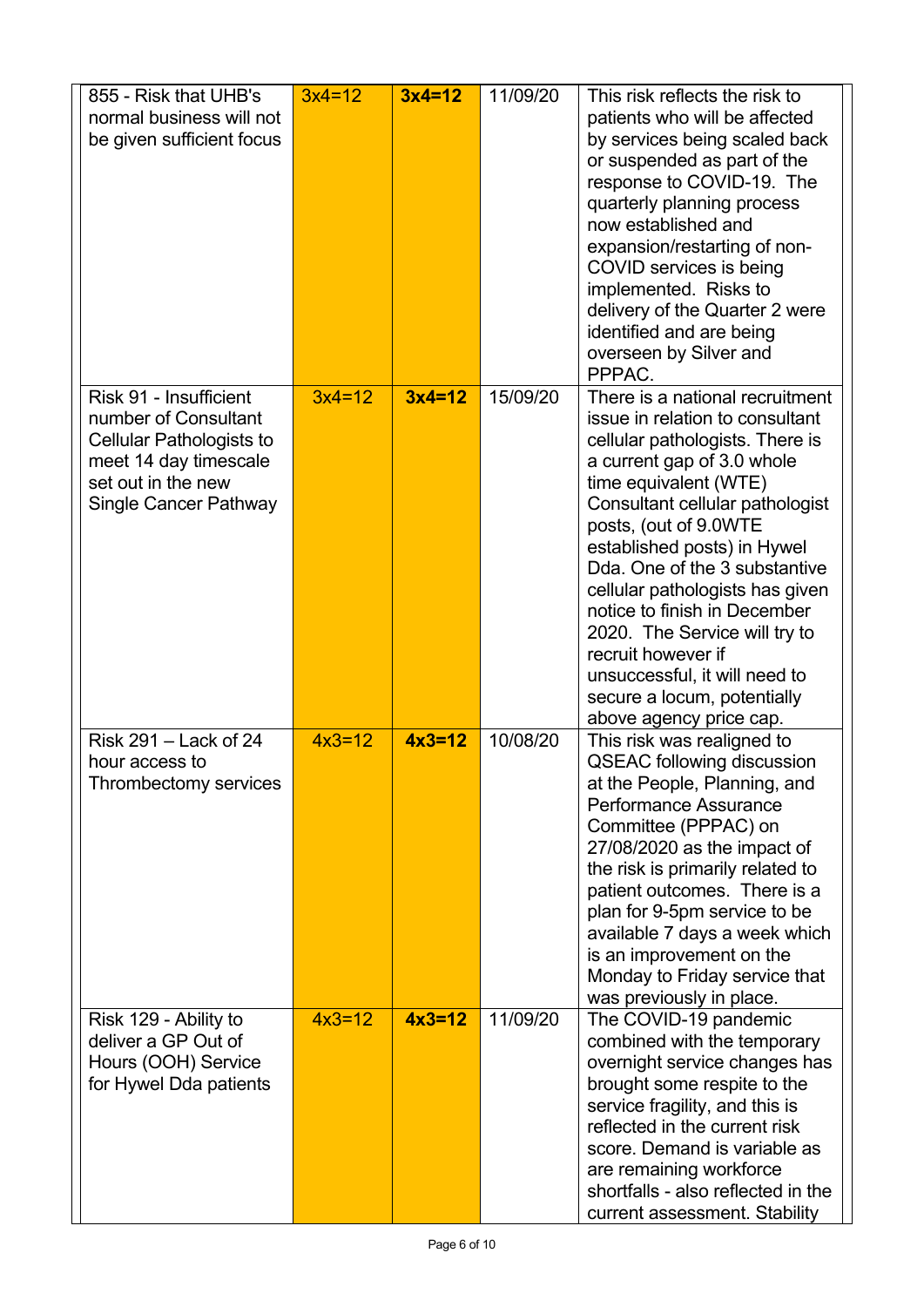|                                                                                                                         |          |          |          | in the Carmarthen rota is now<br>being seen but it coincides<br>with destabilisation within<br>Pembrokeshire. This,<br>combined with any lifting of<br>lock down/infection control<br>related absence or impact on<br>in-hours provision is highly<br>likely to rapidly result in further<br>deterioration of the current<br>position. In the event of a<br>significant COVID-19<br>outbreak, there are more staff<br>who will be unavailable to<br>work, further exacerbating the<br>situation, in addition to those<br>already absent having been<br>identified through risk<br>assessment. Given the<br>ongoing issues as described,<br>the need for service<br>modernisation continues and<br>is likely to be instrumental in<br>long-term service security.                                                                         |
|-------------------------------------------------------------------------------------------------------------------------|----------|----------|----------|------------------------------------------------------------------------------------------------------------------------------------------------------------------------------------------------------------------------------------------------------------------------------------------------------------------------------------------------------------------------------------------------------------------------------------------------------------------------------------------------------------------------------------------------------------------------------------------------------------------------------------------------------------------------------------------------------------------------------------------------------------------------------------------------------------------------------------------|
| Risk 117 - Delays in<br>transfers to tertiary<br>centres for urgent<br>cardiac investigations,<br>treatment and surgery | $2x5=10$ | $2x5=10$ | 23/09/20 | The UHB has previously<br>experienced delays in<br>transferring patients to<br>Swansea Bay UHB (SBUHB)<br>tertiary service for a range of<br>cardiac investigations,<br>treatments and surgery. The<br>historic risk specifically<br>associated with transfer<br>delays for N-STEMI patients<br>(NICE: 'within 72 hours'<br>reduced on development of<br>the NSTEMI Treat and<br>Repatriate service. The risk<br>has been reduced given a<br>reduced level of demand<br>(reduced acute hospital<br>presentation, reduced referrals<br>from primary care, reduced<br>cardiology outpatient activity)<br>on account of COVID-19. The<br>Cardiology Service has<br>identified 'reduced patient<br>presentation/primary care<br>referral' and 'reduced<br>Cardiology Outpatient activity'<br>as two separate risks to<br>manage this change. |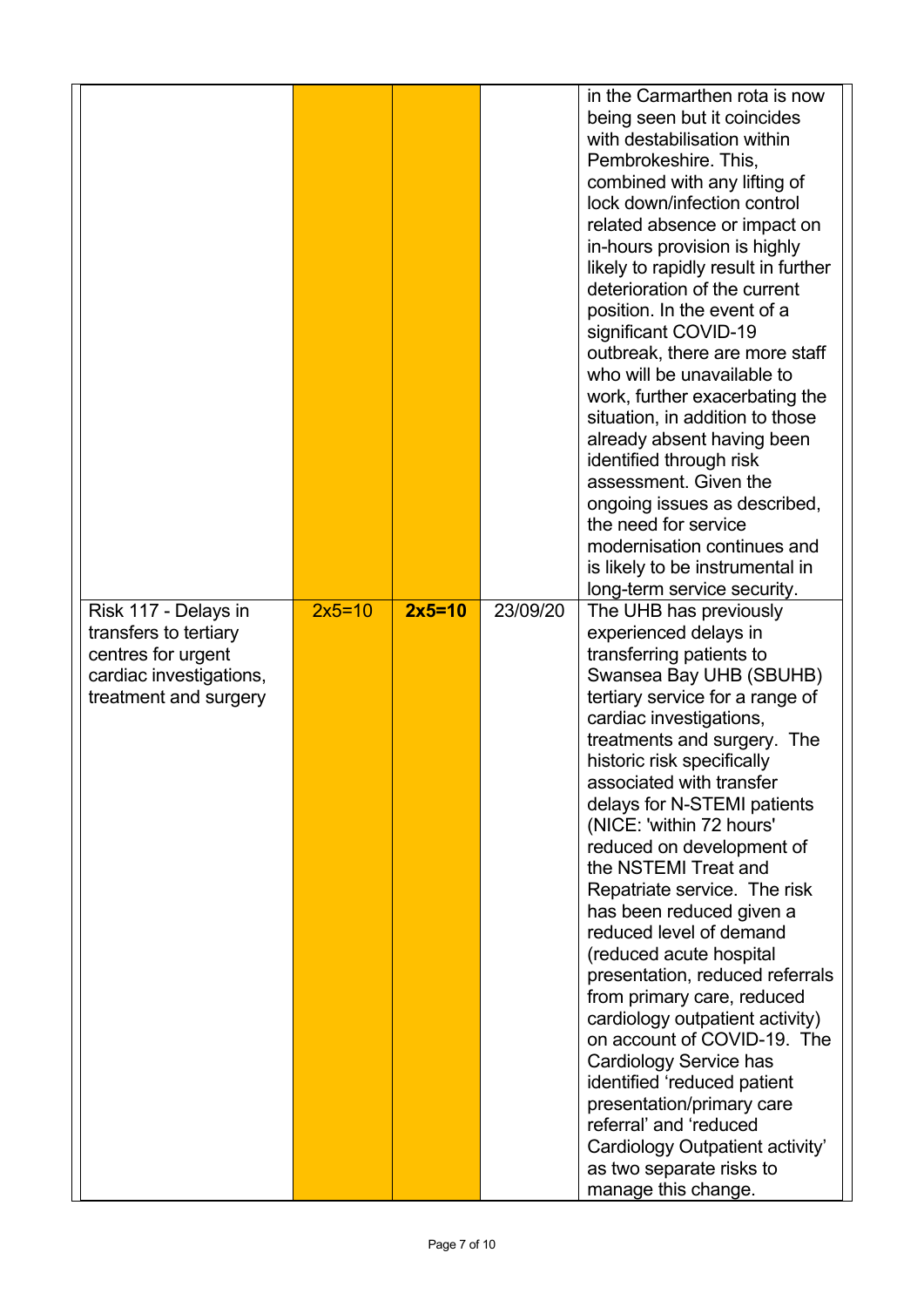| 634 - Overnight theatre<br>provision in Bronglais<br>General Hospital (BGH)                        | $2x5=10$ | $2x5=10$ | 08/09/20 | This risk was reviewed by the<br>service and has been reduced<br>as a number of actions have<br>been implemented and there<br>have been no reported<br>incidents. Resolution of the<br>process to remove<br>compensatory rest days is<br>expected by end of September<br>2020 with implementation by<br>December 2020, Staff and<br>union representatives have                                                                                                                                                                                                                                                                                       |
|----------------------------------------------------------------------------------------------------|----------|----------|----------|------------------------------------------------------------------------------------------------------------------------------------------------------------------------------------------------------------------------------------------------------------------------------------------------------------------------------------------------------------------------------------------------------------------------------------------------------------------------------------------------------------------------------------------------------------------------------------------------------------------------------------------------------|
| 853 - Risk that Hywel<br>Dda's response to<br>COVID-19 will be<br>insufficient to manage<br>demand | $1x5=5$  | $1x5=5$  | 11/09/20 | been informed.<br>This risk is within the Health<br>Board risk tolerance as based<br>on estimated COVID-19<br>demand and the planning<br>undertaken to respond to<br>COVID-19, the likelihood of<br>this risk has been reduced<br>from 3 to 1. Field hospital<br>capacity has now been<br>secured for the Quarter 3/4<br>period and are sufficient to<br>accommodate patients up to<br>the peak level of configuration<br>set out by Welsh Government.<br><b>Comprehensive Prevention</b><br>and Response Plan agreed<br>with the 3 local authorities to<br>ensure Track, Trace and<br>Protect (TTP) is effective in<br>reducing transmission rates. |

# **Operational COVID-19 risks**

At the June 2020 QSEAC meeting, the Committee had limited assurance about the management of operational risks during COVID-19. The Director of Operations suggested that discussions should take place with operational teams in order to agree how each risk will be managed appropriately going forward. Members agreed to this approach, and noted that the outcome will be reported to a future QSEAC meeting. Since August 2020, corporate and operational COVID-19 related risks have been submitted to the Silver Group of the Command and Control Structure for oversight, with Bronze Groups being asked to take responsibility for overseeing the relevant operational COVID-19related risks.

#### **Argymhelliad / Recommendation**

The Committee is asked to seek assurance that:

- All identified controls are in place and working effectively.
- All planned actions will be implemented within stated timescales and will reduce the risk further and/or mitigate the impact, if the risk materialises.
- Challenge where assurances are inadequate.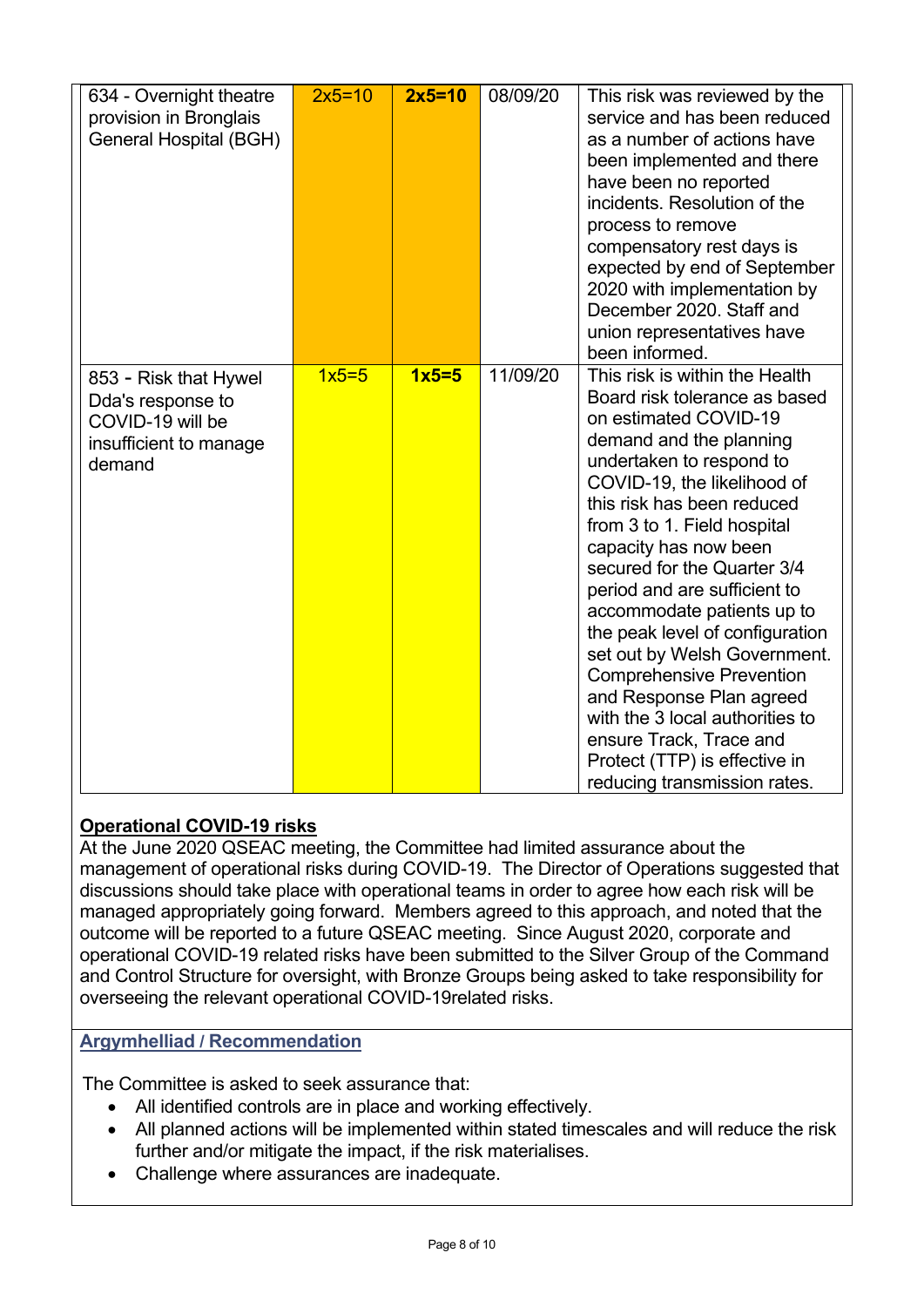This in turn will enable the Committee to provide the necessary assurance to the Board, through its Committee Update Report, that the UHB is managing these risks effectively.

| Amcanion: (rhaid cwblhau)<br><b>Objectives: (must be completed)</b>                              |                                                                                                                                                                                                                                                                                                                                                                            |
|--------------------------------------------------------------------------------------------------|----------------------------------------------------------------------------------------------------------------------------------------------------------------------------------------------------------------------------------------------------------------------------------------------------------------------------------------------------------------------------|
| <b>Committee ToR Reference:</b><br>Cyfeirnod Cylch Gorchwyl y Pwyllgor:                          | 5.2 Seek assurance on the management of<br>principal risks within the Board Assurance<br>Framework (BAF) and Corporate Risk Register<br>(CRR) allocated to the Committee and provide<br>assurance to the Board that risks are being<br>managed effectively and report any areas of<br>significant concern e.g. where risk tolerance is<br>exceeded, lack of timely action. |
| Cyfeirnod Cofrestr Risg Datix a Sgôr<br>Cyfredol:<br>Datix Risk Register Reference and<br>Score: | Contained in report                                                                                                                                                                                                                                                                                                                                                        |
| Safon(au) Gofal ac lechyd:<br>Health and Care Standard(s):                                       | Governance, Leadership and Accountability                                                                                                                                                                                                                                                                                                                                  |

| <b>Effaith/Impact:</b>          |                                                             |
|---------------------------------|-------------------------------------------------------------|
| <b>Ariannol / Financial:</b>    |                                                             |
|                                 | No direct impacts from report however proactive risk        |
| <b>Ansawdd / Patient Care:</b>  | management including learning from incidents and events     |
| <b>Gweithlu / Workforce:</b>    | contributes towards reducing/eliminating recurrence of      |
| Risg / Risk:                    | risk materialising and mitigates against any possible legal |
| <b>Cyfreithiol / Legal:</b>     | claim with a financial impact.                              |
| <b>Enw Da / Reputational:</b>   |                                                             |
| <b>Gyfrinachedd / Privacy:</b>  | Poor management of risks can lead to loss of stakeholder    |
| <b>Cydraddoldeb / Equality:</b> | confidence. Organisations are expected to have effective    |
|                                 | risk management systems in place and take steps to          |
|                                 | reduce/mitigate risks.                                      |